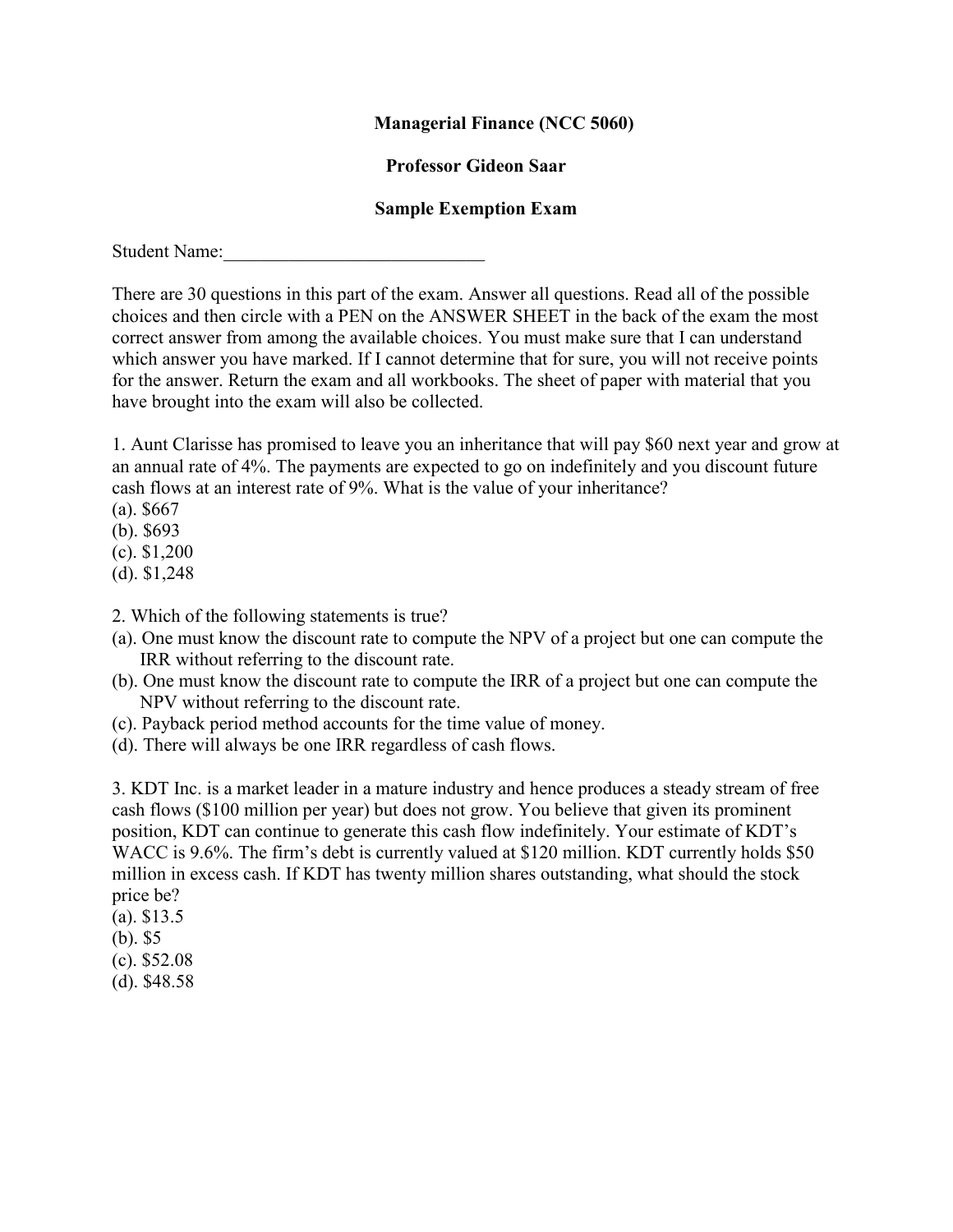4. Salamander SUP Inc. is a designer and manufacturer of high-performance stand up paddle boards (SUPs). In 2014 it went public and currently has 2,400,000 shares of common stock outstanding. Salamander's shares are traded on NASDAQ, and yesterday's closing price was \$13.15. Salamander issued bonds in 2016 with coupon rate of 7.4% (semiannual coupons). The yield to maturity (quoted as an APR) on the bonds is currently 5.65%, and the market value of the bonds outstanding is \$6,710,000. The firm's marginal tax rate is 40%. The risk-free rate in the economy is 2.37%, the beta of Salamander is estimated to be 1.46, and you believe the market risk premium is 5.75%. What is Salamander's WACC?

- (a). 0.0967
- (b). 0.0617

(c). 0.0948

(d). 0.0682

5. Consider two bonds, A and B. Both bonds pay an interest of \$120 annually and presently are selling at their par value of \$1,000. Bond A will mature in 5 years while bond B will mature in 6 years. If the yields to maturity on the two bonds change from 12% to 14%,

(a). both bonds will increase in value but bond A will increase more than bond B

(b). both bonds will increase in value but bond B will increase more than bond A

(c). both bonds will decrease in value but bond A will decrease more than bond B

(d). both bonds will decrease in value but bond B will decrease more than bond A

6. You are considering two loans. The terms of the two loans are equivalent with the exception of the interest rates. Loan A has a rate of 7.45% APR compounded daily. Loan B has a rate of 7.5% APR compounded semi-annually. Loan is the better offer because  $\cdot$ .

(a). A; you will pay less interest

(b). A; the annual percentage rate is 7.45%

(c). B; the annual percentage rate is 7.64%

(d). B; the effective annual rate is 7.64%

7. Expat and Co. has a bond issue traded in the market with coupon rate of 6.5%, semiannual payments, and a \$1,000 face value. The bond issue matures in 8 years and is currently traded with yield to maturity of 5.8% (APR). What is the market price of the bond? (a). \$1000

(b). \$1,044.30

(c). \$994.68

(d). \$1,121.26

8. ABC Company is expected to pay a dividend in year 1 of \$3.00, a dividend in year 2 of \$4.00, and a dividend in year 3 of \$5.00. After year 3, dividends are expected to grow at the rate of 4% per year (i.e., expected dividend in year 4 is \$5.20). An appropriate required return for the stock is 13.5%. Using the multistage dividend discount model, the stock should be worth today

- (a). \$17.20
- (b). \$54.72
- (c). \$46.60
- (d). \$85.60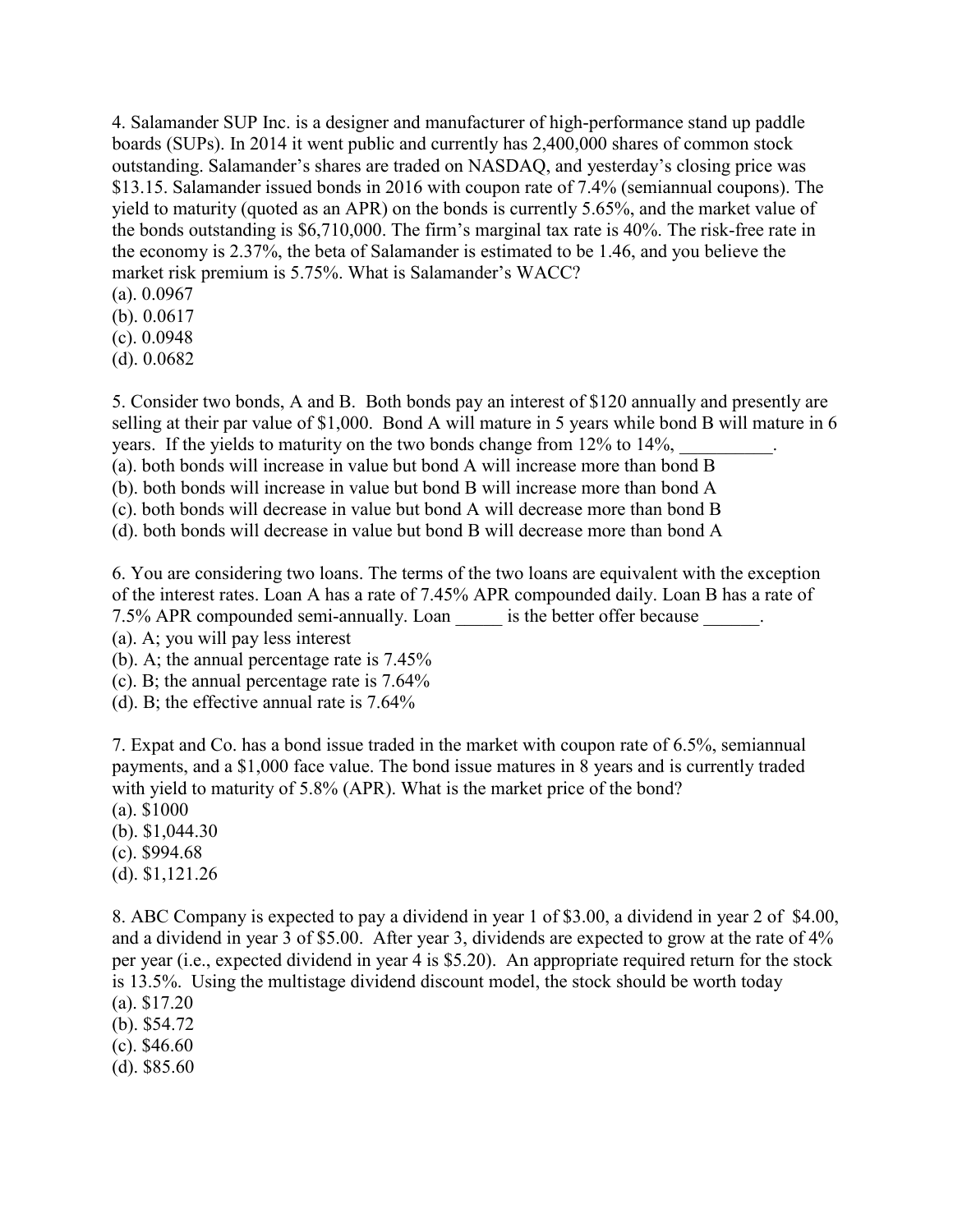9. I am a risk-averse individual with mean-variance preferences and I want to implement a passive investment strategy by holding a combination of T-bills and one index fund. I am considering the following three index funds:

|                                                                                      | Index Fund Expected Return | <b>Standard Deviation</b> |  |  |
|--------------------------------------------------------------------------------------|----------------------------|---------------------------|--|--|
| S&Z1000                                                                              | 16%                        | 15%                       |  |  |
| S&Y1000                                                                              | $12\%$                     | $8\%$                     |  |  |
| S&W1000                                                                              | $14\%$                     | $9\%$                     |  |  |
| The T-bill rate is 8%. Which index fund should I choose to combine with the T-bills? |                            |                           |  |  |
| (a) $S\&Z1000$ .                                                                     |                            |                           |  |  |
| (b) $S&Y1000$ .                                                                      |                            |                           |  |  |
| $($ \ $\cap$ $\cap$ $\overline{N}$ $\cap$ $\cap$ $\cap$                              |                            |                           |  |  |

(c) S&W1000.

(d) There is not enough information to answer this question.

10. Your firm purchased a warehouse for \$350,000 six years ago. Four years ago, repairs were made to the building at a cost of \$60,000. The annual taxes on the property are \$20,000. The warehouse has a current book value of \$273,000 and a market value of \$305,000. The warehouse is totally paid for and solely owned by your firm. If the company decides to assign this warehouse to a new project, what value, if any, should be included in the initial cash flow of the project for this building?

(a). \$0

(b). \$273,000

(c). \$305,000

(d). \$410,000

11. The beta of stock XYZ is 1.2 and its standard deviation is 10%. The beta of stock ABC is 0.7 and its standard deviation is 20%. The beta of stock GOLD is -0.3 and its standard deviation is 10%. What is the beta of a portfolio that is comprised of 30% in stock XYZ, 20% in stock ABC and 50% in stock GOLD?

(a). 0.35

(b). 0.12

(c). The answer cannot be calculated without knowing the correlation coefficients between the securities.

(d). 0.53

12. You are considering the following two mutually exclusive projects that will not be repeated. The required rate of return is 11.25% for project A and 10.75% for project B. Which project should you accept and why?

| Year                        | Project A    | Project B   |
|-----------------------------|--------------|-------------|
| $\Omega$                    | $-$ \$48,000 | $-$126,900$ |
|                             | \$18,400     | \$69,700    |
| $\mathcal{D}_{\mathcal{L}}$ | \$31,300     | \$80,900    |
| 3                           | \$11,700     | \$0         |

(a). project A; because its NPV is about \$335 more than the NPV of project B.

(b). project A; because it has the higher required rate of return.

(c). project B; because it has the largest total cash inflow.

(d). project B; because it returns all its cash flows within two years.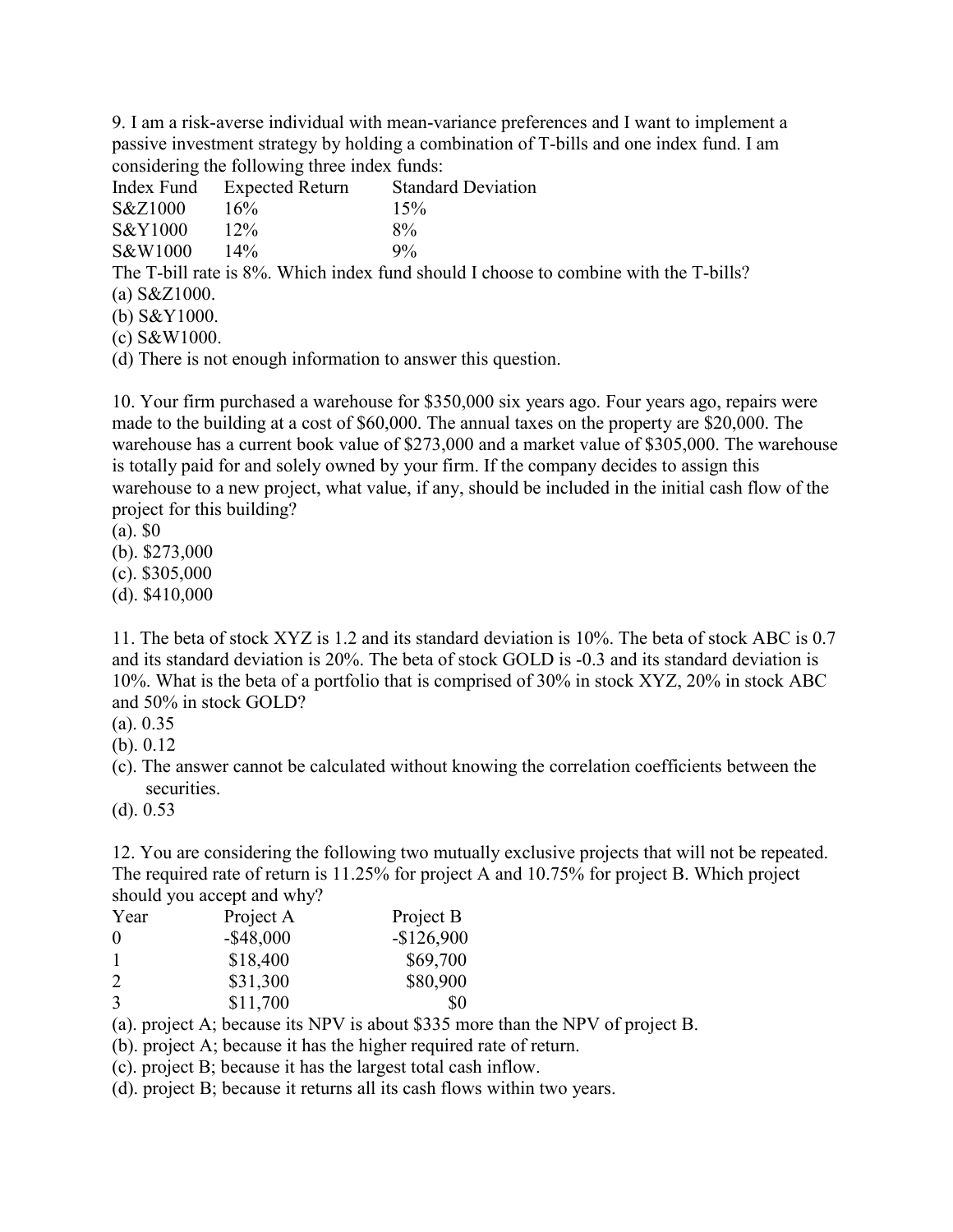13. Consider a firm that is financed solely with equity. The ROE on the firms' project is 13%. The beta of the firm is 2, and you assume that the risk free-rate is 2% and the equity risk premium is 5.5%. If the firm increases its dividends, the value of the firm should

(a). Go up.

- (b). Go down.
- (c). Not change.
- (d). There is not enough information to answer this question.
- 14. The yield to maturity on a bond with annual coupons is
- (a) above the coupon rate when the bond sells at a discount, and below the coupon rate when the bond sells at a premium.
- (b). the discount rate that will set the present value of the payments equal to the bond price.
- (c). equal to the true compound return on investment only if all interest payments received are reinvested at the yield to maturity.
- (d). all of the above.

15. The expected return on stock XYZ is 25% and its standard deviation is 40%. The expected return on stock ABC is 15% and its standard deviation is 20%. Assume that the correlation between the two stocks is 0.5. What are the expected return and standard deviation of a portfolio with 80% invested in stock XYZ and 20% invested in stock ABC?

- (a).  $E(r)=23\%$ ,  $\sigma=34.18\%$
- (b).  $E(r)=23\%$ ,  $\sigma=12.08\%$
- (c).  $E(r)=20\%$ ,  $\sigma=30\%$
- (d).  $E(r)=23\%$ ,  $\sigma=36\%$

16. Your uncle dies and leaves you as the beneficiary of a life insurance policy. The insurance company informs you that you have two options for receiving the insurance proceeds: a lump sum of \$60,000 today or payments of \$730 a month for ten years. You believe that you can earn 6.5% effective annual rate by investing your money. Which option should you take and why? (a). You should accept the monthly payments because they are worth \$64,310 today.

(b). You should accept the monthly payments because they are worth \$64,829 today.

(c). You should accept the \$60,000 because the payments are only worth \$56,737 today.

(d). You should accept the \$60,000 because the payments are only worth \$56,453 today.

17. A firm is expected to pay a dividend of \$4.20 in the upcoming year. Dividends are expected to grow at 8% per year. The risk free rate of return is 4% and the expected return on the market portfolio is 14%. The stock's current price is \$84.00. Using the constant growth model, the required return on the stock is

- $(a)$ . 9%
- (b). 12%
- (c). 13%
- $(d)$ . 18%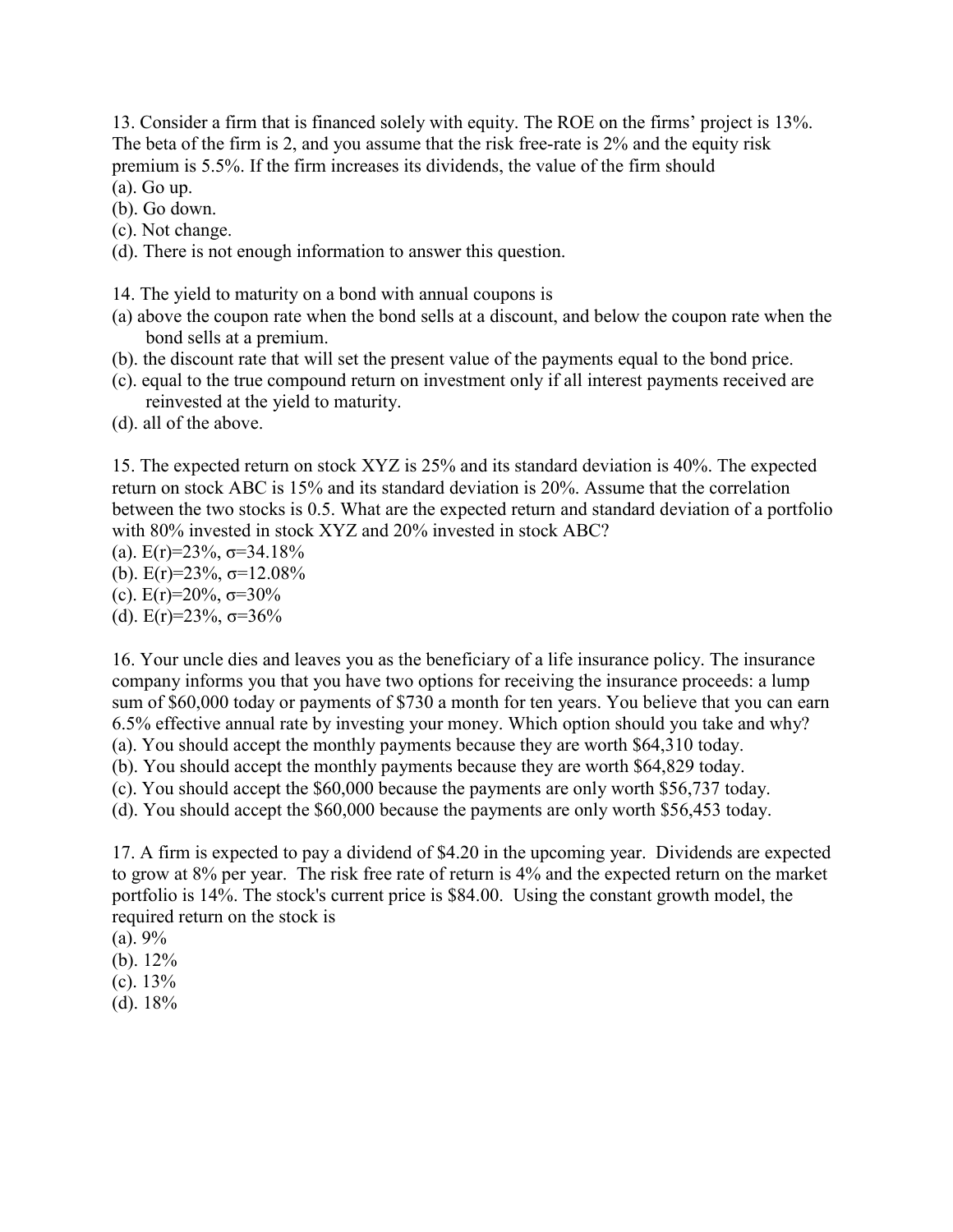18. Portfolio A is a combination of the risk free asset and the market portfolio. The standard deviation of portfolio A is 24%, and its beta is 0.8. The standard deviation of the market portfolio is 30%. What is the correlation of portfolio A and the market portfolio?

- (a). 0.8
- (b). 0.61
- (c). 1

(d). There is not enough information to answer this question.

19. You have saved \$1,000,000 for retirement already, and you are currently saving \$2,000 at the end of every month (in after-tax dollars). You intend to continue to save at the same pace for the next decade, and then retire. If you want your money to last 40 years, what fixed amount can you withdraw every month during retirement? Assume an effective annual rate of 4% both now and during retirement.

- (a). \$4,463
- (b). \$5,348
- (c). \$5,410
- (d). \$7,334
- 20. Which of the following is an advantage of DCF models?
- (a). You can obtain a precise estimate.
- (b). Inputs cannot be biased.
- (c). You are guaranteed to find undervalued firms.
- (d). It should be less exposed to market sentiments and perceptions.
- 21. The best (or optimal) Capital Allocation Line
- (a). is tangent to the portfolio frontier.
- (b). has the highest reward-to-variability ratio.
- (c). is comprised of efficient portfolios.
- (d). all of the above.
- 22. The CAPM implies that
- (a). all risky assets should have an expected return higher than the risk free rate.
- (b). there can be risky assets with an expected return lower than the risk free rate.
- (c). all assets must have the same expected return.
- (d). the expected return and variance (but not correlation) of all assets are the same in equilibrium.

23. PJL Inc. is a young firm listed on NASDAQ with market capitalization of \$750 million. Currently PJL has no interest-bearing debt, and its equity beta is 1.35. PJL wants to raise \$150 million by issuing 10-year bonds. The risk-free rate you use for your cost of equity calculations is 2.25%, and the equity risk premium is 5.75%. PJL's tax rate is 35%. What is your estimate of the change in the cost of equity of PJL as a result of raising money with the bond issue? (a). It is going to increase by 0.822%.

- (b). It is going to increase by 1.009%.
- (c). It is going to decrease by 1.525%.
- (d). It is not going to change: the cost of equity is independent of the capital structure.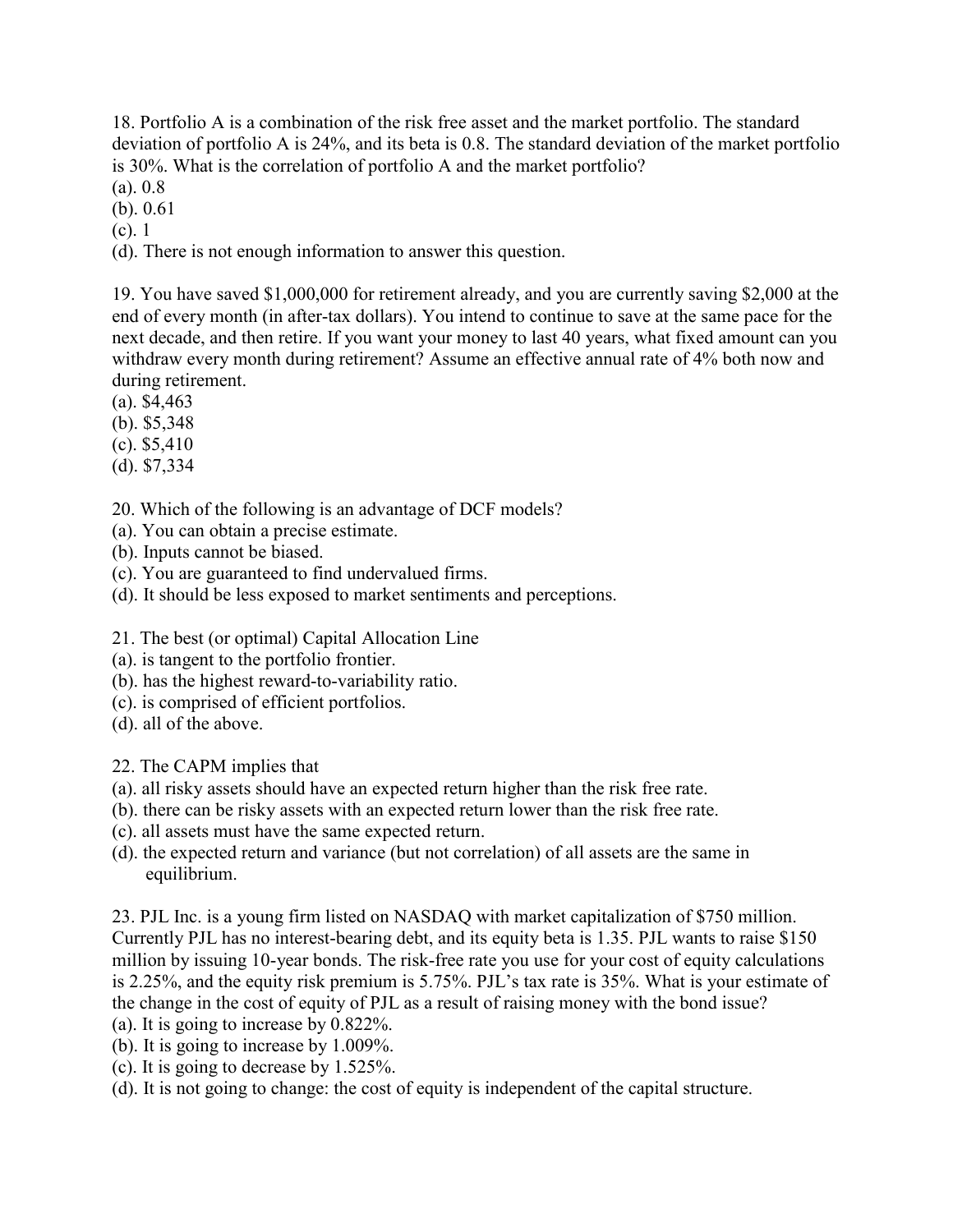- 24. Firms that produce and sell non-discretionary products (e.g., tobacco) usually have
- (a). a higher cost of equity due to litigation risk.
- (b). a higher cost of equity because the equity risk premium is higher.
- (c). a lower cost of equity because their beta is lower.
- (d). either a lower or a higher cost of equity (there should not be any relationship between the type of product a firm is producing and the cost of equity).

25. You want to buy an industrial boiler to heat your factory, and you are considering two potential boilers. Boiler A costs \$35,000, has an annual maintenance costs of \$4000, and is expected to last 20 years. Boiler B costs \$42,000, has an annual maintenance costs of \$3800, and is expected to last 25 years. Assuming a discount rate of 10%, which boiler would provide you with a better overall deal (taking into account that they would need to be replaced at the end of their expected lives)?

- (a). Boiler A, because its equivalent annual cost is \$316 lower than the EAC of boiler B.
- (b). Boiler B, because its equivalent annual cost is \$512 lower than the EAC of Boiler A.
- (c). Boiler A, because its IRR is 6.78%.
- (d). Boiler B, because its NPV is lower than that of Boiler A.

26. Which of the following statements concerning the standard deviation of any portfolio is correct?

- (a). The standard deviation of a portfolio is equal to a weighted average of the standard deviations of the individual securities held within the portfolio.
- (b). The standard deviation of a portfolio can often be lowered by changing the weights of the securities in the portfolio.
- (c). Standard deviation is used to determine the amount of risk premium that should apply to each security in the portfolio.
- (d). Standard deviation measures only the systematic risk of a portfolio.

27. You have \$10,500 in a bank account that pays 6% effective annual rate. How much time will it take for you to double your money?

(a). Approximately 11 years, 10 months, and 22 days.

- (b). 12 years.
- (c). Approximately 11 years, 2 months, and 10 days.
- (d). 16 years and 8 months.

28. You are manufacturing and selling display booths for professional exhibitions. Your sales projection is 300 display booths per year for the next two years. Your cost for renting a warehouse and workshop space is \$100,000 per year, and your variable costs per display booth (material and labor) are \$11,500. The equipment to cut and mold the display booth components costs \$1,100,000, depreciated straight line to salvage value of zero over two years. You should be able to sell the used equipment at the end for \$200,000. The tax rate is 34%, and your required return is 17%. What should be the minimum selling price of a display booth?

- (a). \$14,087
- (b). \$13,181
- (c). \$12,870
- (d). There is not enough information to answer this question.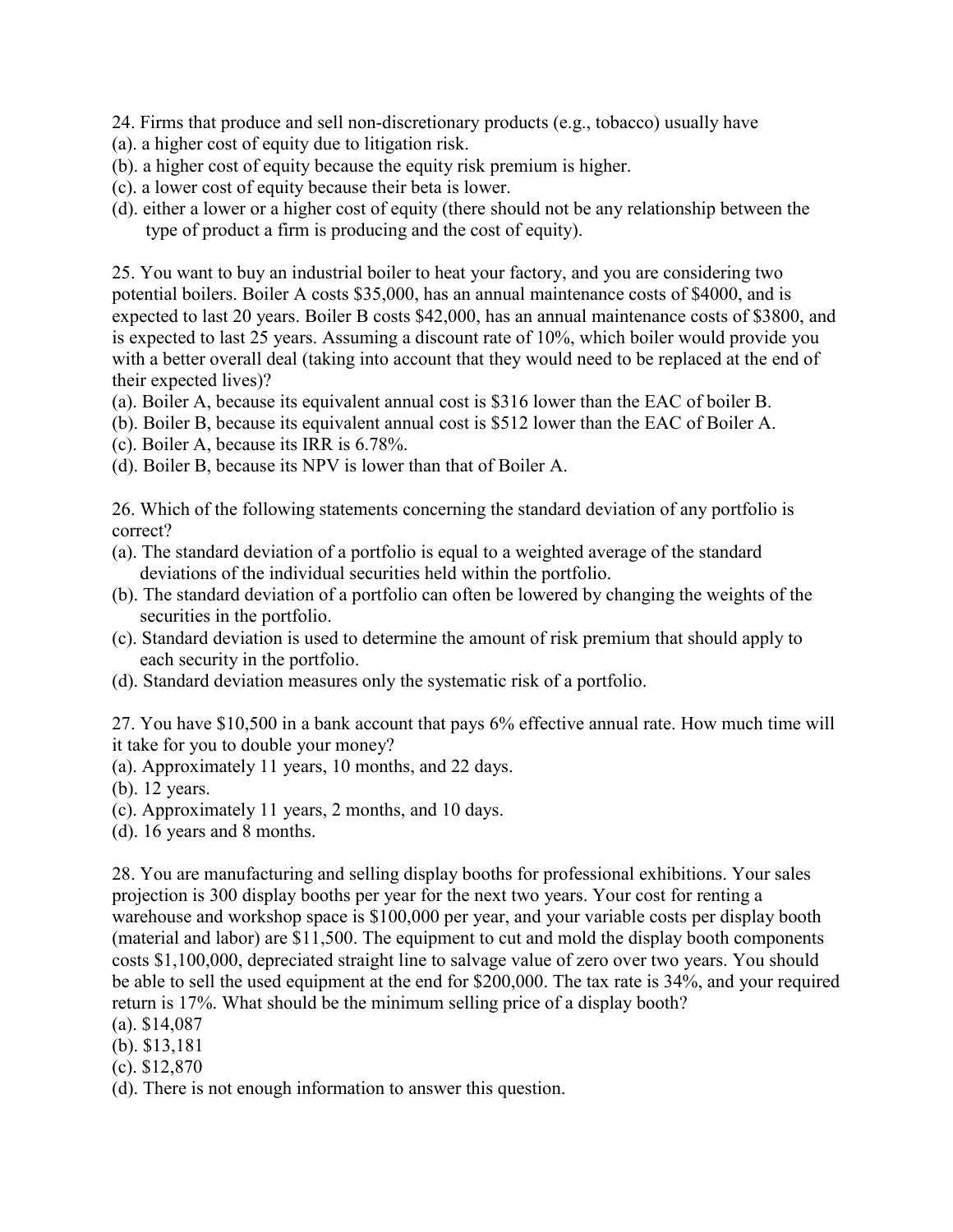29. The required return on the stock of XYZ Company is 9%. Its expected ROE is 12% and its expected EPS is \$5.00. If the firm's plowback ratio is 40%, its P/E ratio (dividing the price by the expected earnings-per-share) according to the constant growth model will be

- (a). 7.14
- (b). 14.29
- (c). 16.67
- (d). 22.22
- 30. According to the CAPM, the weight on a stock in the market portfolio
- (a). is the market value of the stock (price times the number of shares outstanding) divided by the value of all assets in the market.
- (b). is the number of shares of the stock divided by the number of shares of all stocks in the market.
- (c). depends on the allocation of money between the risk free asset and the market portfolio.
- (d). is 1/N, where N is the number of risky assets in the market.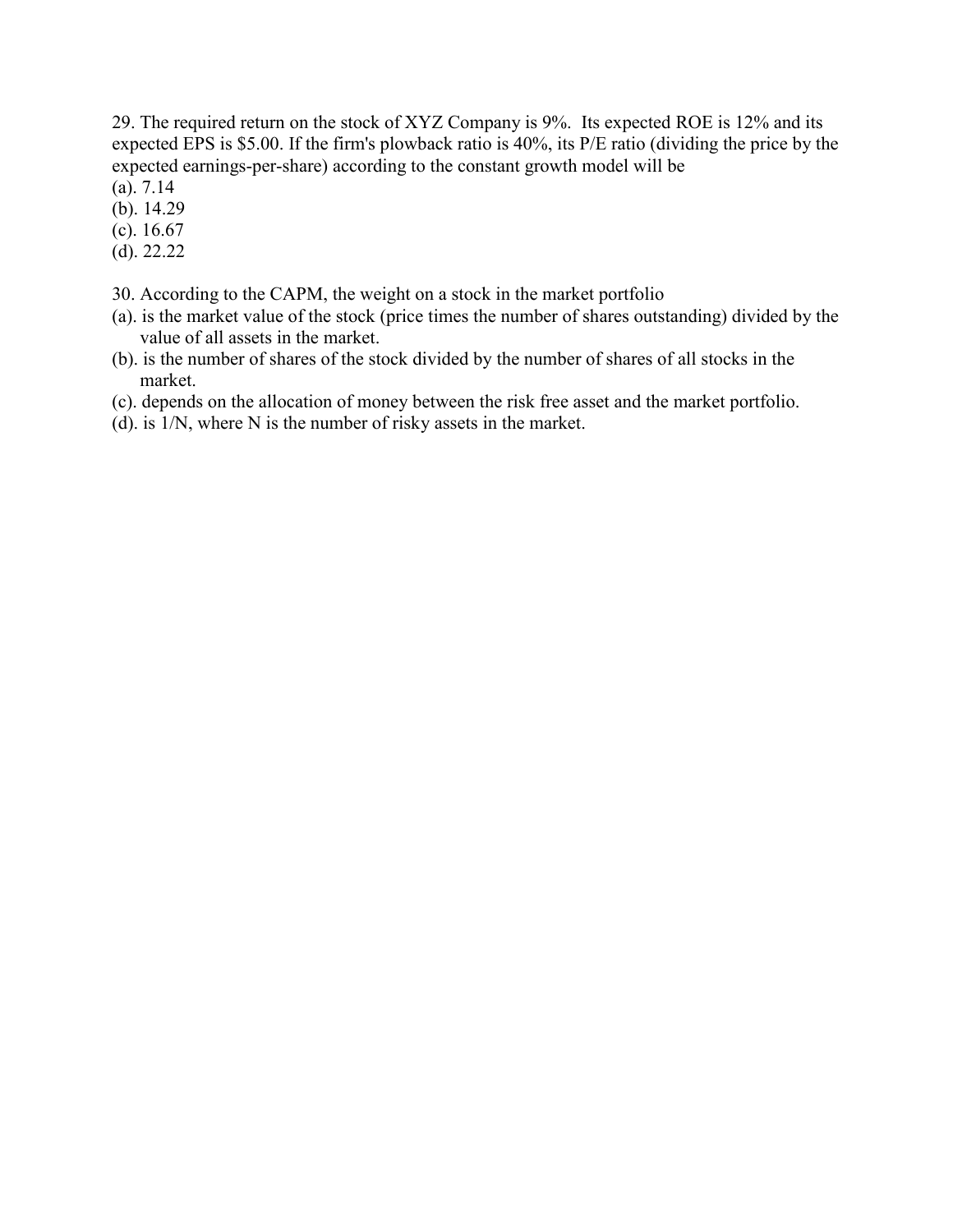1. a b c d 2. a b c d 3. a b c d 4. a b c d 5. a b c d 6. a b c d 7. a b c d 8. a b c d 9. a b c d 10. a b c d 11. a b c d 12. a b c d 13. a b c d 14. a b c d 15. a b c d 16. a b c d 17. a b c d 18. a b c d 19. a b c d 20. a b c d 21. a b c d 22. a b c d 23. a b c d 24. a b c d 25. a b c d 26. a b c d 27. a b c d 28. a b c d 29. a b c d 30. a b c d